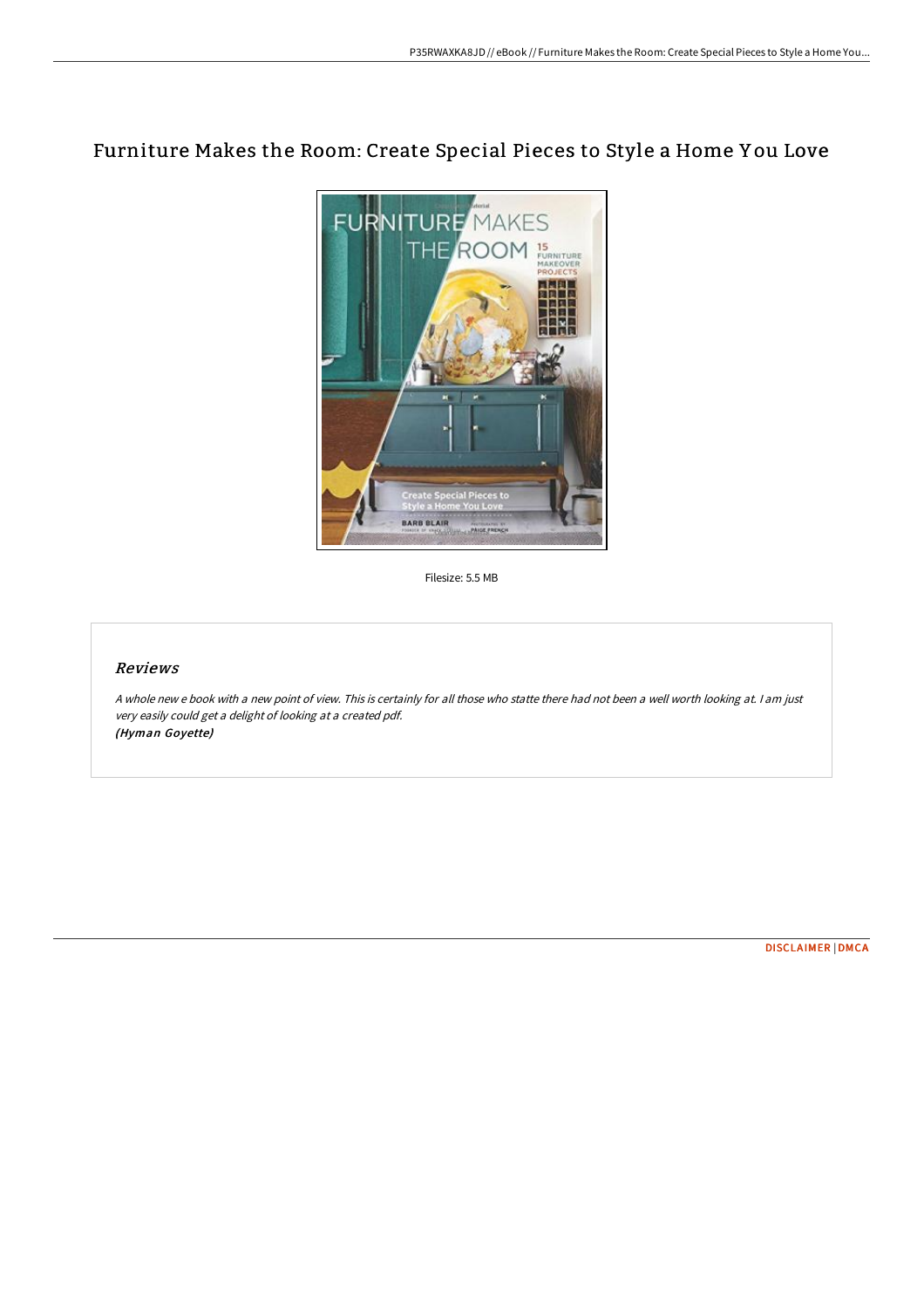#### FURNITURE MAKES THE ROOM: CREATE SPECIAL PIECES TO STYLE A HOME YOU LOVE



To download Furniture Makes the Room: Create Special Pieces to Style a Home You Love PDF, remember to access the web link listed below and download the file or have accessibility to other information that are related to FURNITURE MAKES THE ROOM: CREATE SPECIAL PIECES TO STYLE A HOME YOU LOVE ebook.

Chronicle Books. Hardback. Book Condition: new. BRAND NEW, Furniture Makes the Room: Create Special Pieces to Style a Home You Love, Barbara Blair, Knack Studio founder Barb Blair is famous for her "knack" with furniture: spotting classic pieces and transforming them into modern showstoppers. In this inspiring book, Blair goes beyond the nuts and bolts of furniture refinishing to show how to style rooms with each customized piece. For instance, she transforms a well-worn coffee table with a painted ombre design, and then reveals how to incorporate it into a bright and sunny den, a cozy reading nook, and a cheerful bedroom. With instructions for 15 before-and-after furniture projects dressers, tables, beds, armoire, and more in Blair's signature bold style, a "toolbox" section detailing her favorite techniques and materials, and photos of dozens of inspiring interiors, Furniture Makes the Room unlocks the secrets to decorating livable rooms around statement pieces.".

Read [Furniture](http://techno-pub.tech/furniture-makes-the-room-create-special-pieces-t.html) Makes the Room: Create Special Pieces to Style a Home You Love Online  $\blacksquare$ [Download](http://techno-pub.tech/furniture-makes-the-room-create-special-pieces-t.html) PDF Furniture Makes the Room: Create Special Pieces to Style a Home You Love